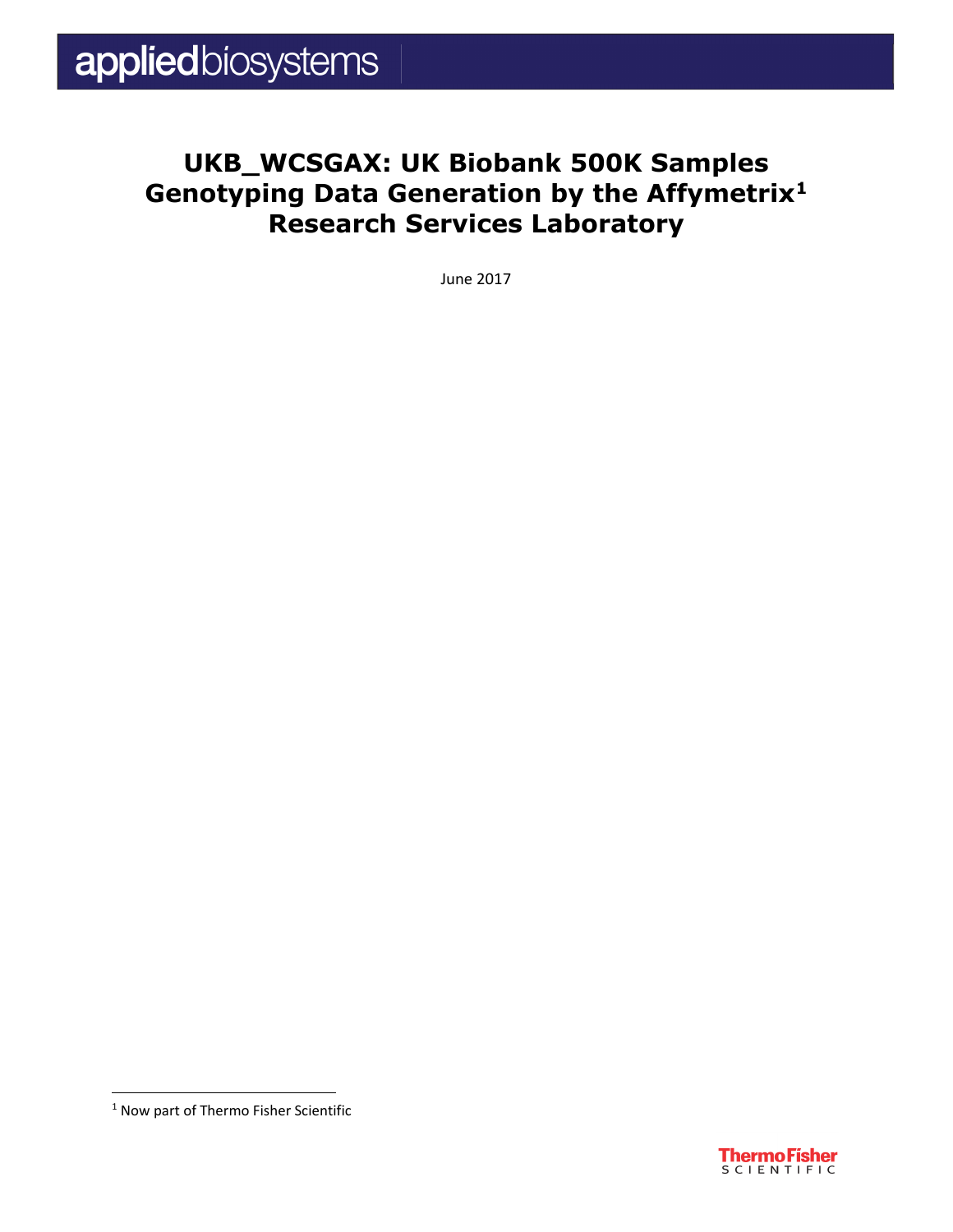#### **Contents**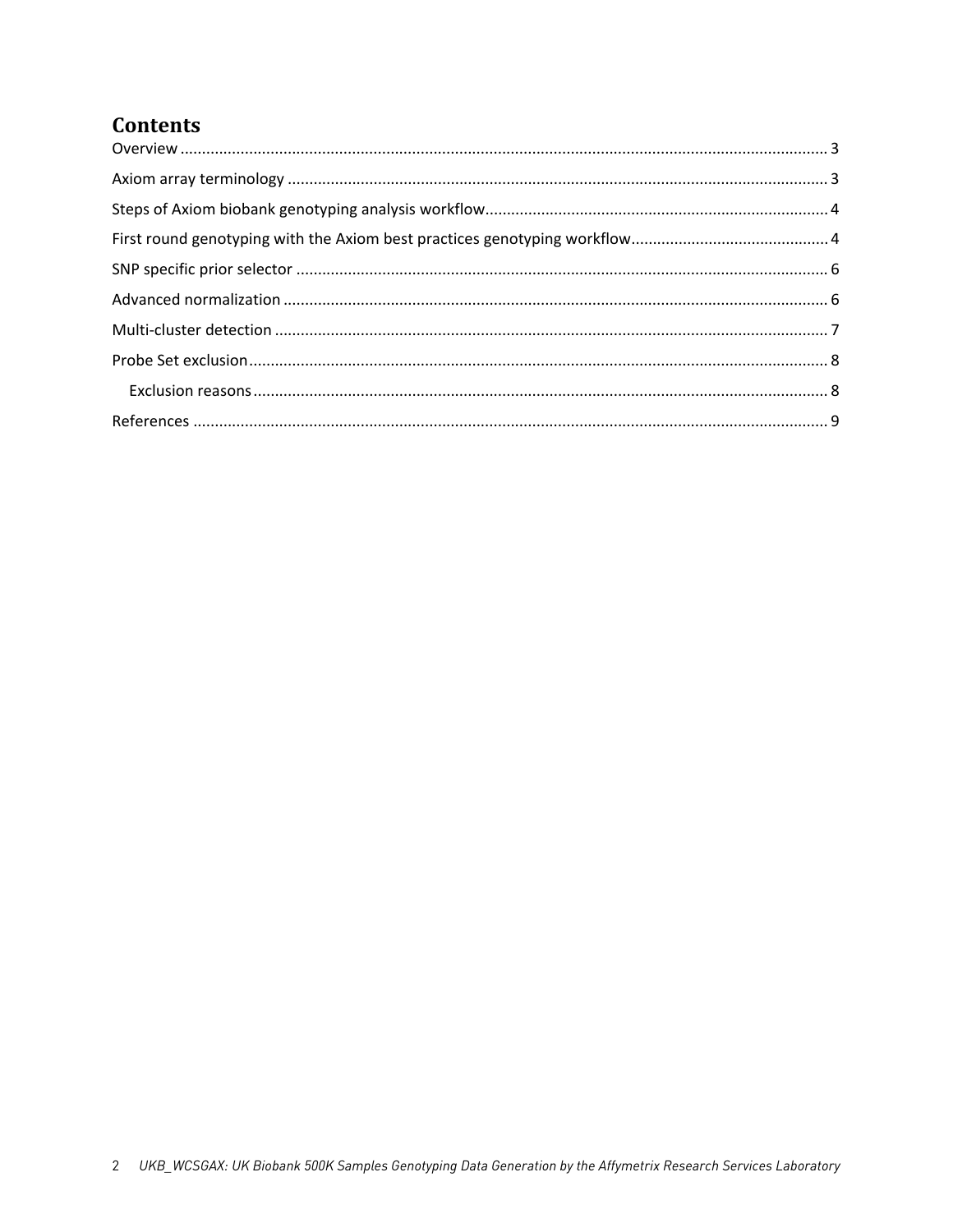#### <span id="page-2-0"></span>**Overview**

This document provides details regarding the genotyping data generation by the by the Applied Biosystems™ Microarray Research Services Laboratory (formerly the Affymetrix™ Research Services Laboratory [ARSL]) for the UK Biobank genotyping project. The UK Biobank project is a prospective cohort study of approximately 500,000 samples from across the United Kingdom. The first 50,000 samples were genotyped on the Applied Biosystems™ UK BiLEVE Axiom™ Array, which will be referred to as the UK BiLEVE array in this document. The rest of the samples were genotyped Applied Biosystems™ UK Biobank Axiom™ Array (1), which will be referred to as the UK Biobank array in this document. There is a 95% overlap between the markers on the two arrays.

In order to generate the genotypes, samples were extracted from blood by UK Biobank personnel. The DNA was delivered to the Applied Biosystems Microarray Research Services Laboratory in barcoded 96-well microtiter plates. The samples were then processed in the approximate order received to produce genotype data using the Applied Biosystems™ Axiom™ platform. Processing was done using a Laboratory Information Management System (LIMS) to track instrumentation, Applied Biosystems™ Axiom™ consumables (arrays and reagents), and operators. The process is described in the UKB\_WCSGAX Lab Processing document (2).

Due to the size of the study, genotype data generation was performed in batches of approximately 4,700 samples which were genotyped on approximately 50 Axiom 96-format array plates, for a total of 95 UK Biobank array batches and 11 UK BiLEVE array batches. The batches were analyzed with the Axiom biobank genotyping analysis workflow (3)*,* which consists of two rounds of genotyping. The first round of genotyping was done according to the Axiom best practices workflow as described in the Axiom Genotyping Solution Data Analysis Guide (4). After the first round of standard genotyping, all batches were analyzed to select an exemplar batch for each probe set as the source of SNP specific prior (SSP) information. These SSPs are used by the AxiomGT1 algorithm to improve consistency and accuracy in the other batches in the second round of genotyping. Other probe setspecific modifications to the genotyping algorithm, such as changes to algorithmic parameters or advanced normalization to attenuate variation, were applied to selected probe sets as well. A final round of analysis identified probe sets that were found to be systematically problematic or redundant. All genotypes from such probe sets were excluded from the data delivery.

### <span id="page-2-1"></span>**Axiom array terminology**

A marker refers to the genetic variation at a specific genomic location in the DNA of a sample that is being assayed by the Axiom Genotyping Solution. Both SNPs and indels can be genotyped on this platform. The Axiom identifier for a marker is referred to as an *affy\_snp\_id*. An affy\_snp\_id is comprised of the prefix "Affx-" followed by an integer, for example Affx-19965213, as shown below ([Figure 1](#page--1-8)). A set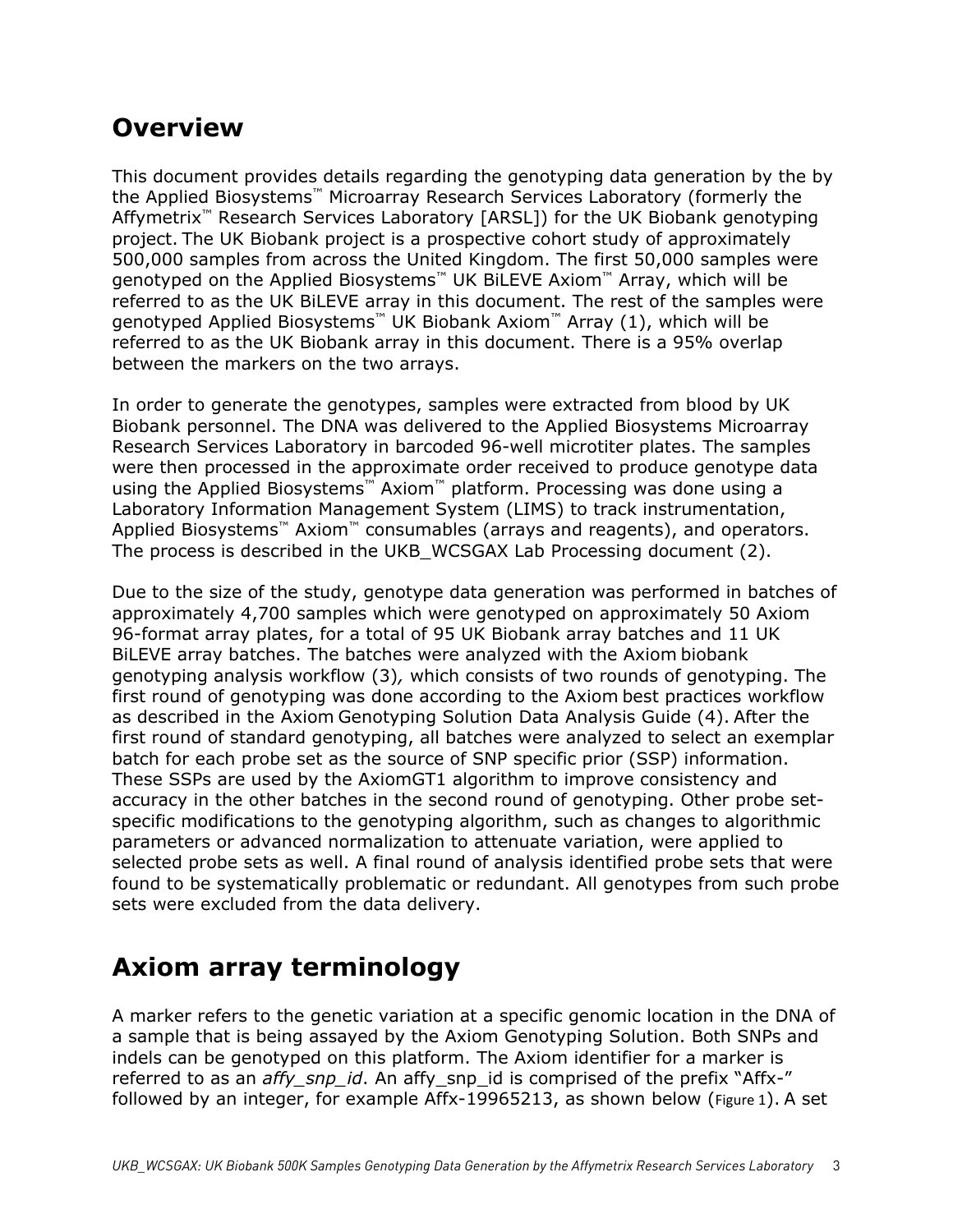of one or more probe sequences whose intensities are combined to interrogate a marker site is referred to as a *probe set*. Most Axiom™ markers are interrogated with one or two probe sets; one derived from the forward strand sequence and/or one derived from the reverse strand sequence. The Axiom identifier for a probe set is referred to as a *probeset id*. A probeset id is comprised of the prefix "AX-" followed by an integer, for example AX-33782819.

# **AX-4258190**<br>Forward strand probeset CAACATCATATGCAGGAGGTGCTCTGACAA[G/T]AAAAAATAAGCAACTTGGATCTCCCCCAGT GTTGTAGTATACGTCCTCCACGAGACTCTT[C/A]TTTTTTATTCGTTGAACCTAGAGGGGGTCA **Reverse strand probeset AX-33782819**

**Affx-19965213**

**Figure 1**

### **Steps of Axiom biobank genotyping analysis workflow**

1. Divide samples into batches of approximately 4,700 samples (50 Axiom 96 format array plates). There were 95 UK Biobank array batches and 11 UK BiLEVE array batches.

- 2. First round of genotyping with the Axiom best practices genotyping workflow.
- 3. SNP specific prior (SSP) selection to create SSPs.
- 4. Second round of genotyping with SSPs and advanced normalization.
- 5. "Multi-cluster" detection to flag markers with complex genetics.

The biobank genotyping analysis workflow reduces missing information and increases allele frequency consistency across the batches (3).

# **First round genotyping with the Axiom best practices genotyping workflow**

For each batch:

1. Sample QC to exclude poor quality samples.

2. Genotype with generic SNP priors. "SNP priors" refers to pre-positioned cluster locations that are used by the AxiomGT1 genotyping algorithm. Generic SNP priors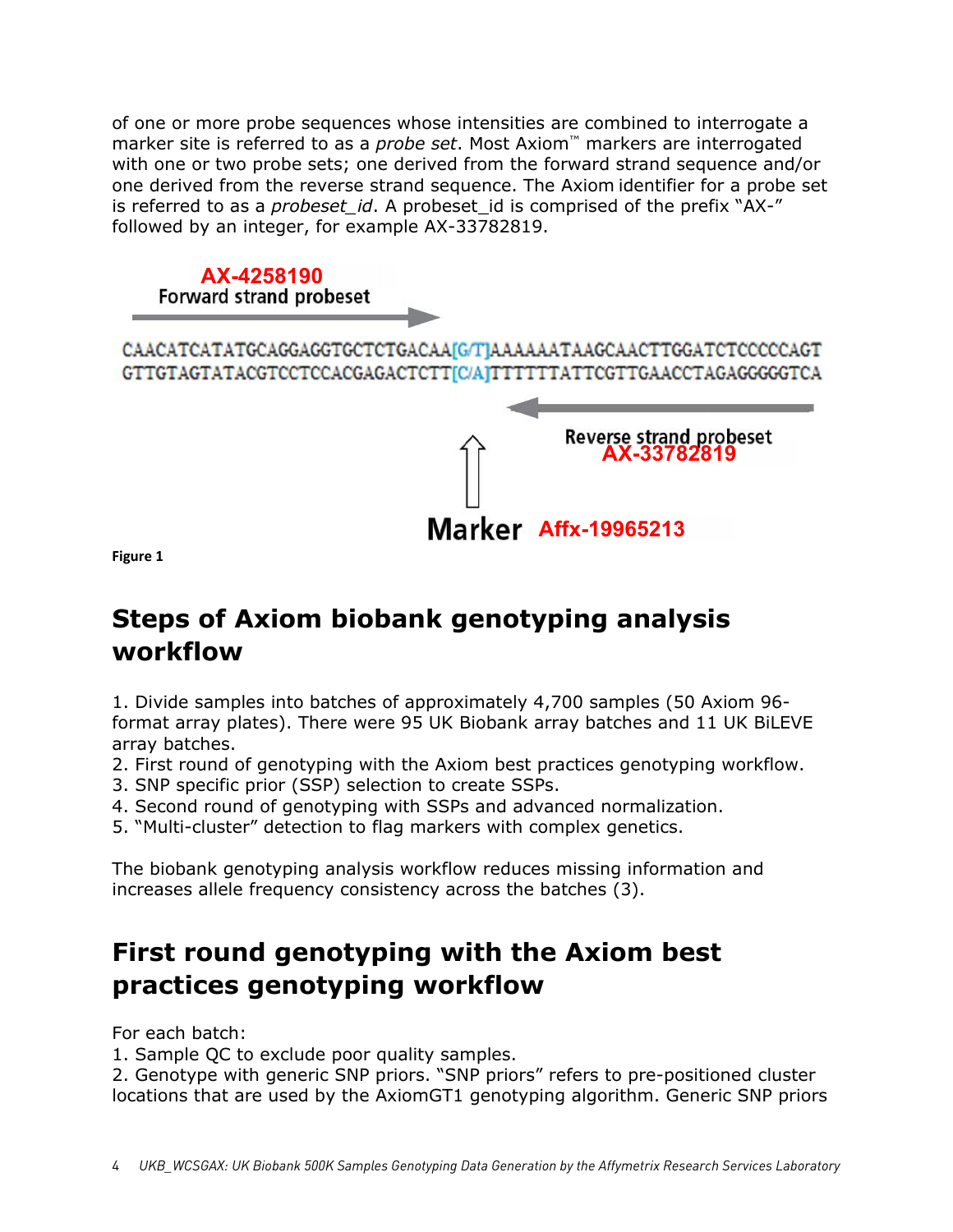use the same locations across all SNPs with weak weights while SNP specific priors use different locations on a marker by marker basis.

3. SNP QC to assign probe sets to one of six quality classes (see [Figure 2](#page--1-9) below with genotype cluster plot examples for six probe sets). Three classes are recommended (denoted by arrows and shown in the upper row) and three classes are notrecommend (lower row). If a probe set is classified into one of the notrecommended classes, the genotype calls for the batch are set to missing. See the Axiom Genotyping Solution Data Analysis Guide (4) for more detail.



#### **Figure 2**

#### **Characteristics of quality classes**

- Poly High Resolution: Good cluster resolution and examples of both the major and minor homozygous clusters.
- Mono High Resolution: All genotyped samples are monomorphic, and the monomorphic cluster is offset from zero in Contrast (X) space.
- No Minor Homozygote: Good cluster resolution, at least one heterozygous example, and no examples of the minor homozygous cluster.
- Off Target Variant: Examples of non-hybridizing targets, potentially due to double deletions, or alternative sequences. Cluster is low in size space (Y) and near zero in Contrast space (X).
- Call Rate Below Threshold: Normal cluster properties, but call rate is below threshold.
- Other: One or more cluster properties are below threshold values.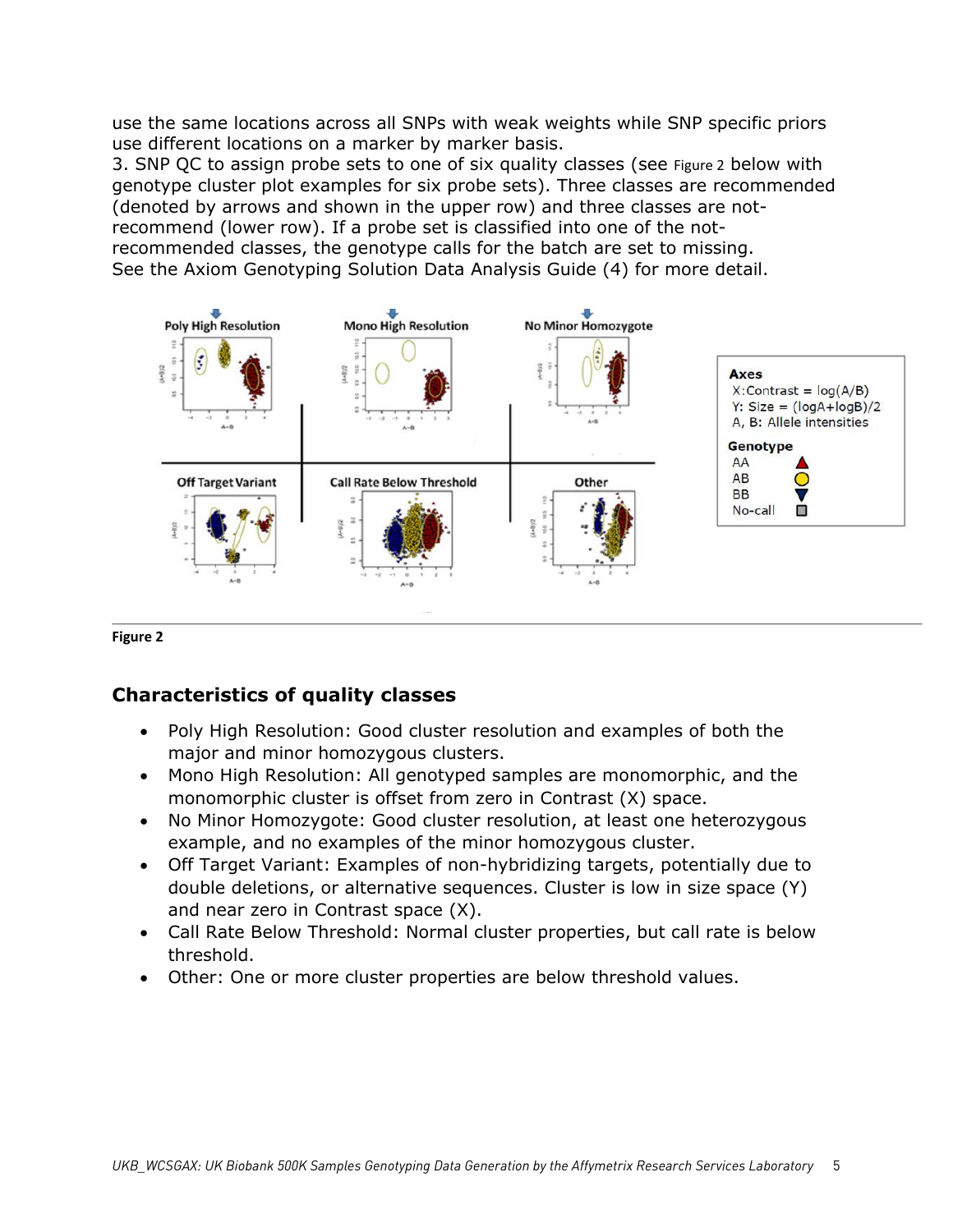### **SNP specific prior selector**

The SNP specific prior selector calculates informative metrics for cluster shape and position for each probe set in each batch, and selects an exemplar batch for each probe set. If the probe set in the exemplar batch meets quality standards, then it is used as the source of SNP specific priors for that probe set. SNP specific priors are generated from the *posterior* cluster positions (cluster centers and variances that are the output of AxiomGT1 genotyping (4)) in the exemplar batch, and used to genotype the probe set in all remaining batches. This greatly reduces mis-clustering events that can cause a small percentage of probe sets to be classified as notrecommended.

An example is shown below ([Figure 3](#page--1-10)). In this case, the genotype calls produced for Batch 4 with generic priors in Round 1 of analysis would be classified as "Other" (and therefore not recommended) because the homozygote cluster is incorrectly called AA (shown in red) due to the influence of an outlying sample (near the arrow). After genotyping with SNP specific priors selected from one of the correctly genotyped batches, the Batch 4 homozygote cluster is correctly called BB (shown in blue) and the results fall into a recommended class.



#### **With generic priors**

With SNP specific priors

**Figure 3**

# **Advanced normalization**

The AxiomGT1 genotyping algorithm adapts to signal variation that is assumed to arise from the differences in signal produced by the AA, AB, and BB genotypes. Sometimes signal variations occur due to systematic non-genetic sources. This can cause mis-clustering events resulting in classifying a small percentage of probe sets as not-recommended. One such non-genetic source is variability across the Axiom™ plates in which 96 samples are processed together. Under the assumptions of homogeneity of samples across the plates we applied a log-linear regression of signal to plate to remove irrelevant plate biases through normalization of the signals. The AxiomGT1 genotyping algorithm is executed again using the normalized signals.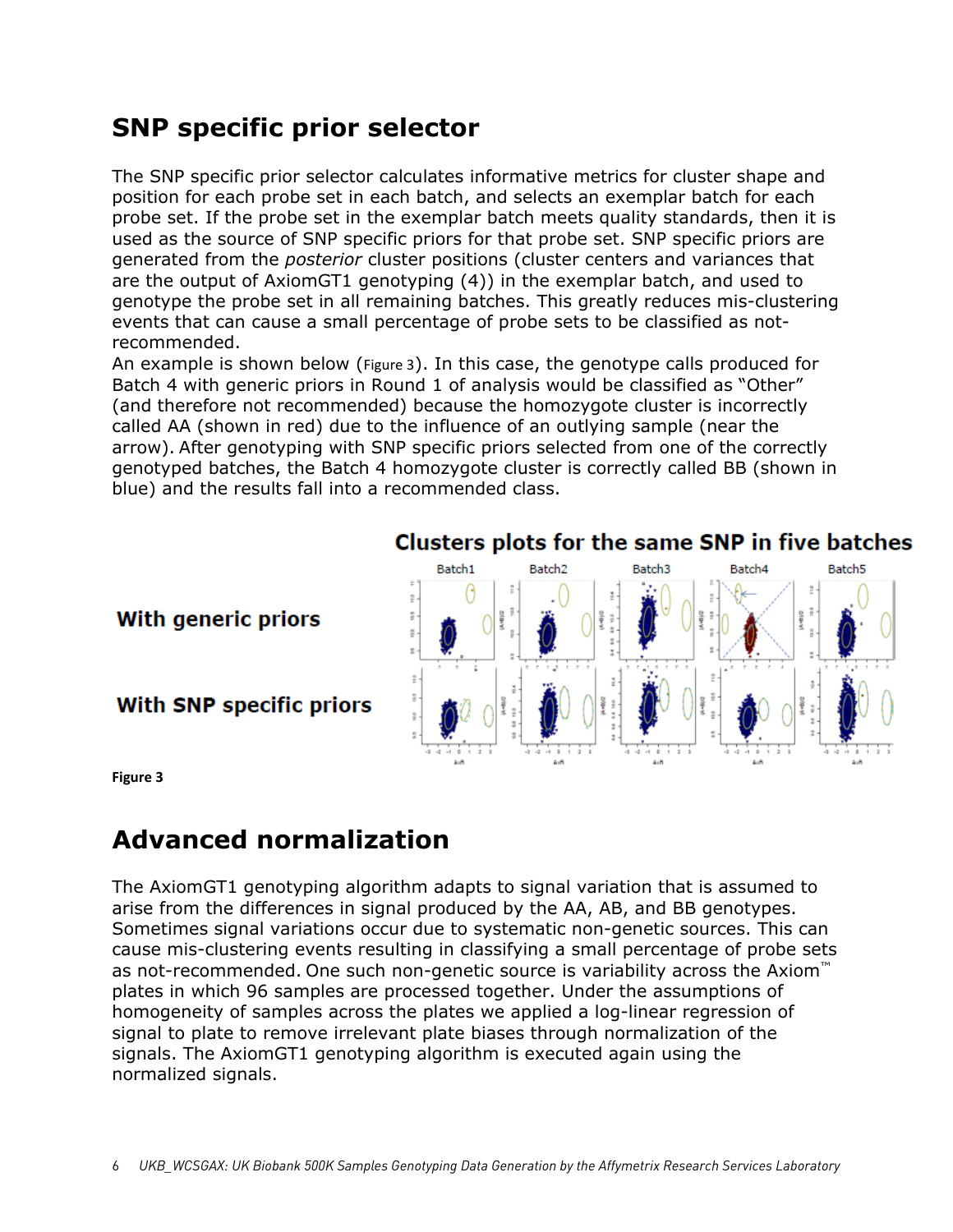Advanced normalization was not applied to all probe sets,only to those for which there was some potential for a plate bias. In particular, advanced normalization was applied to probe sets classified as not-recommended and also to probe sets flagged as having one or more outlier plates. Outlier plates are defined as having an allele frequency value that is out of line with allele frequency values produced by the rest of the plates.

An example is shown below for three SNPs that were classified as notrecommended (upper row). Advanced normalization (lower row) decreased signal variance within genotype clusters resulting in accurate assignments of genotypes by the genotyping algorithm.



#### **Cluster plots for three different SNPs**



With advanced normalization, **SNPs are correctly clustered** 

**Figure 4**

### **Multi-cluster detection**

Some markers are in regions of complex genetic variation such as copy number variation regions, regions with high diversity and interfering mutations, etc. Such variation can produce more than the expected three genotyping states (AA, AB, and BB). We refer to the cluster pattern produced by probe sets interrogating such markers as *multi-cluster*. When samples are randomized across the batches, the same multi-cluster pattern is produced by the probe set across all batches as shown below ([Figure 5](#page--1-11)). A multi-cluster detection program was deployed to flag probe sets producing the multi-cluster pattern. Because no genotyping algorithm exists to call such complex states, genotypes from these probe sets were excluded from the standard biobank data delivery.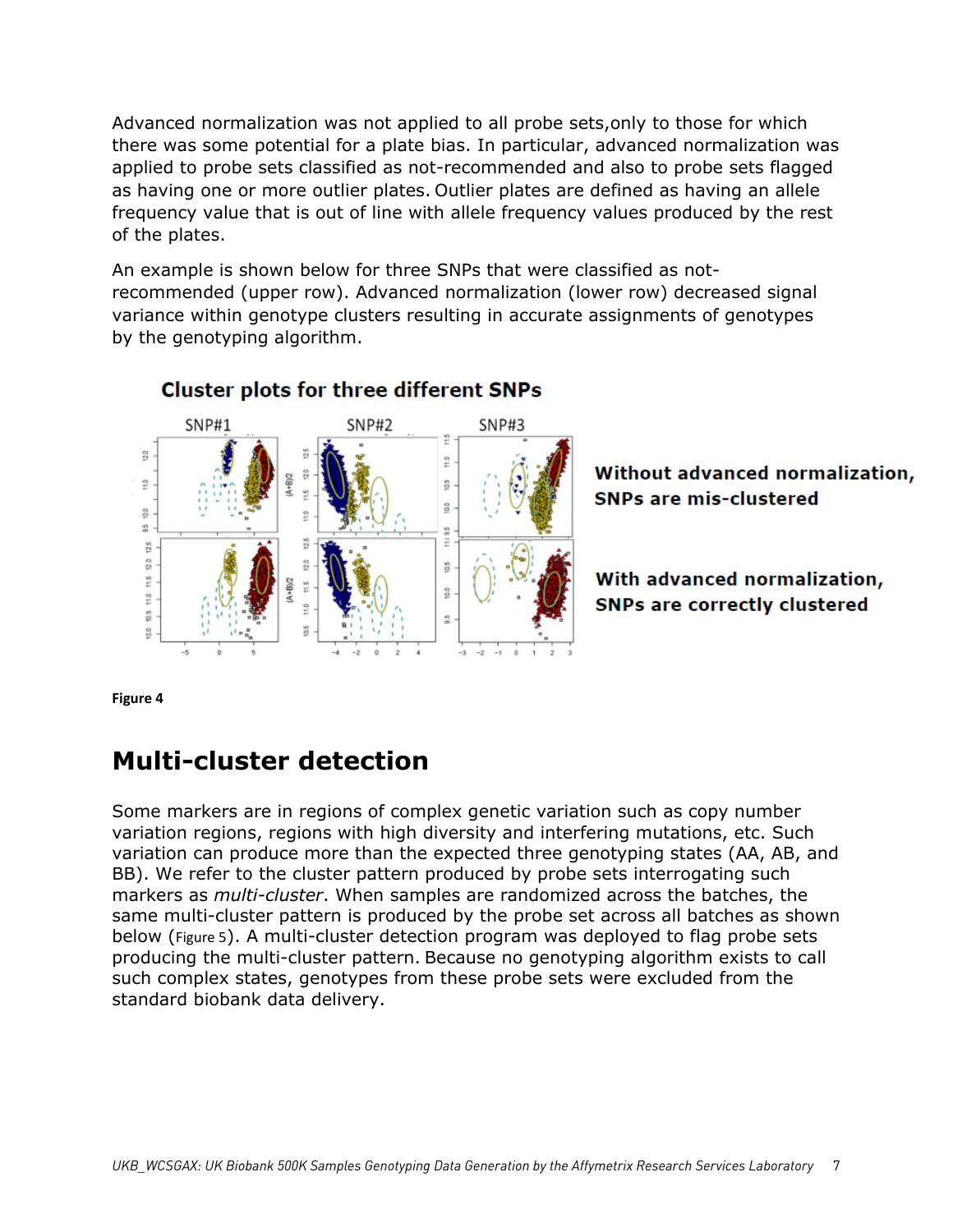

**Figure 5**

### **Probe set exclusion**

After executing the Axiom biobank genotyping analysis workflow (3), a final round of analysis was executed to flag certain probe sets for exclusion. Exclusion means that all genotypes from flagged probe sets were excluded from all batches in the data delivery to the UK Biobank. Different assessment criteria were created for each of three groups of probe sets: those represented only on the UK Biobank array, those represented only on the UK BiLEVE array and those represented on both arrays.

#### **Exclusion reasons**

There are three reasons a probe set could be placed on the exclusion list:

- 1. The probe set is "not-working", meaning that it does not reliably resolve the genotype clusters. Such probe sets were expected because the array design includes some novel and experimental content.
- 2. A probe set interrogates a complex locus with more than three possible genotypes, and so cannot be genotyped with the current AxiomGT1 threecluster genotyping algorithm. These included multi-allelic markers, meaning there were more than two alleles at the variant site, and multi-cluster markers as defined above.
- 3. A probe set is of one of several probe sets interrogating the same marker. In order to help ensure consistent genotyping across many batches, a single "best" probe set was selected for each marker. Genotypes produced by all other "not-best" probe sets for a marker were excluded from the data delivery. Note that the not-best probe set exclusion rule was executed so that all markers in common between UK Biobank and UK BiLEVE arrays are interrogated by the same "best" probe set for all batches for both arrays.

After executing probe set exclusion, each marker was genotyped with just one common probe set across all batches. Genotypes were delivered for 96.2% (794,409/825,928) of the UK Biobank array markers and 96.3% (778,115/807,411) of UK BiLEVE array markers.